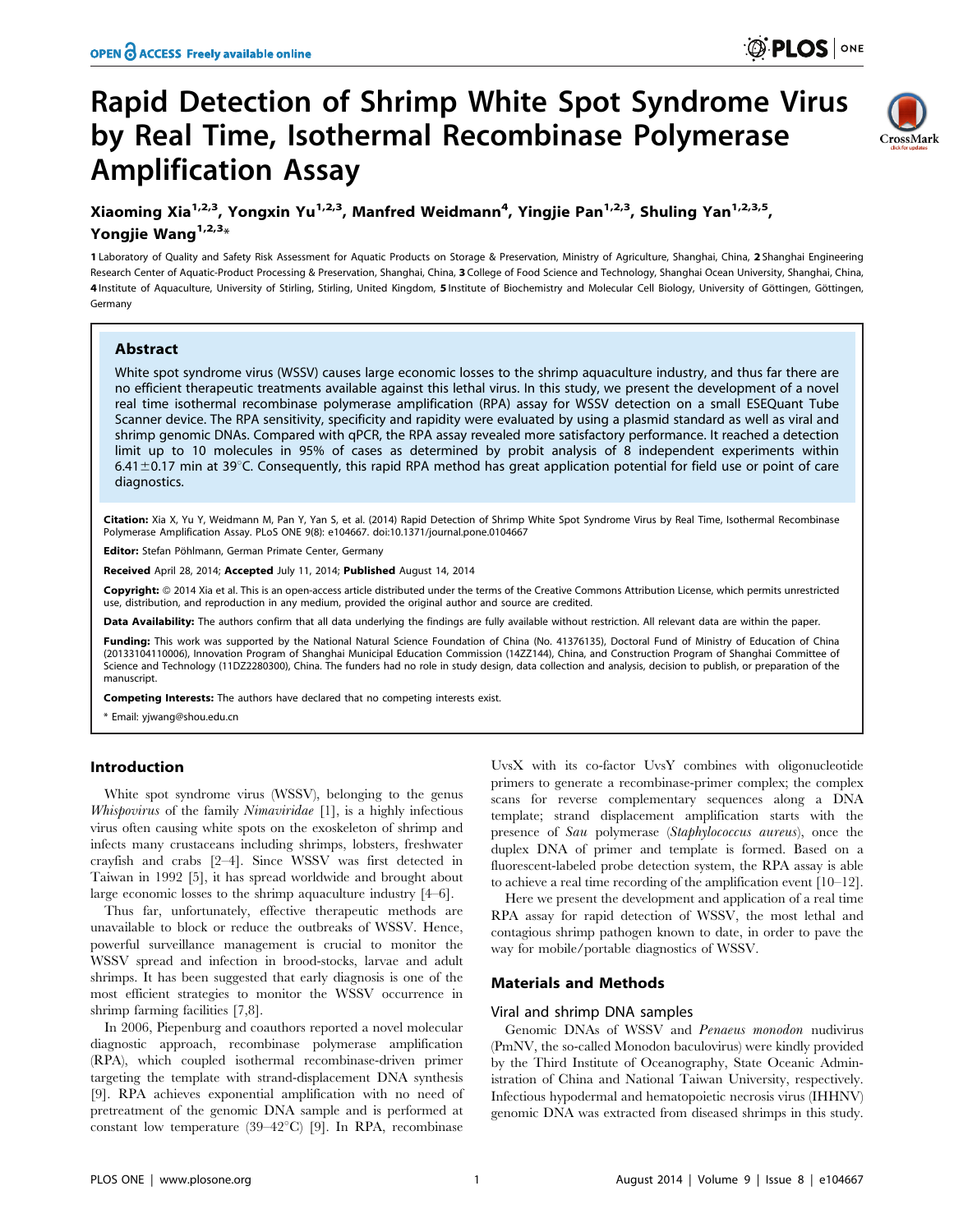| l Name                           | Sequence 5'-3'                     | Genome<br><b>location</b><br>(AF332093) | Product<br>size (bp) | Reference  |
|----------------------------------|------------------------------------|-----------------------------------------|----------------------|------------|
| <b>WSSV</b><br><b>PCR-757 FP</b> | <b>TTGCCAATTGTCCTGTTACGTACTCTG</b> | 244110-244136                           |                      |            |
| <b>WSSVPCR-757 RP</b>            | ACGATTTATTTACTCGGTCTCAGTGCC        | 244866-244840                           | 757                  | This study |
| VP28-140F                        | AGGTGTGGAACAACACATCAAG             | 244610-244631                           |                      |            |
| VP28-140R                        | TGCCAACTT CATCCTCATCA              | 244750-244731                           | 140                  | $[28]$     |

Table 1. PCR primers used in this study.

WSSV PCR-757 FP and RP were used for the PCR-cloning of vp28.

VP28–140F and R were used in qPCR assay.

doi:10.1371/journal.pone.0104667.t001

The shrimps were sampled with permission from an aquaculture farm in Shanghai, China.

### Preparation of plasmid standard

A 757 bp of WSSV DNA fragment containing  $v/28$  was amplified for preparation of a plasmid standard. The 50 µl PCR contained 22 ng WSSV DNA, 10  $\mu$ M of each primer (Table 1), and 25  $\mu$ l 2×Taqmix (Tiangen, Beijing, China). The thermal cycle program was as follows:  $94^{\circ}$ C for 4 min, followed by 30 cycles of 94 °C for 30 s,  $60^{\circ}$ C for 30 s,  $72^{\circ}$ C for 60 s and a final extension step of  $72^{\circ}$ C for 10 min. Amplification products were checked by 1.5% agarose gel electrophoresis. The target bands of the amplification products were excised from the gel and purified using QIAquickGel extraction kit (Qiagen, Germany) according to the manufacturer's instruction. The purified amplicons were ligated into the pGM-T vector using the pGM-T Cloning Kit (Tiangen, Beijing, China). The recombinant plasmid was transferred into competent Escherichia coli TOP10 cells (Tiangen, Beijing, China) following the manufacturer's instructions. Recombinant plasmids were identified by colony PCR. The correct insert was verified by sequencing and quantified by using the Quant-iT PicoGreen dsDNA Reagent and Kits (Invitrogen, USA).

The concentration of the recombinant plasmid was converted to copy numbers based on the following equation: Number of copies =  $(M \times 6.02 \times 10^{23} \times 10^{-9})/(n \times 660)$ , the M is the amount of DNA in nanogram, n is the number of the recombinant plasmid in base pair, and the average weight of one base pair is assumed to be 660 Da. The prepared plasmid standard was aliquoted and stored at  $-80^{\circ}$ C before use.

#### qPCR

The recombinant plasmid standard was serially diluted to a range from 5 to  $5\times10^6$  copies per microliter. Two ull of each dilution were utilized for qPCR assay on an ABI 7500 Fast qPCR system with 2.0.1 version software (Applied Biosystems, USA). The reaction mix (20  $\mu$ I) contained 2  $\mu$ I genomic DNA, 0.6  $\mu$ M of primers VP28-140F and VP28-140R (Table 1), and 10 µl Maxima SYBR Green qPCR Master Mix  $(2\times)$  (Fermentas, MBI). The thermal cycle program was described as follows: 95<sup>°</sup>C for 10 min, followed by 40 cycles of 94<sup>°</sup>C for 15 s, 60<sup>°</sup>C for 60 s.

### RPA

The RPA primers were designed for the  $v/28$  gene by a multiple sequence alignment of 48 nucleotide sequences available in GenBank. In reference to WSSV genomic sequence AF332093.2 (ORF421, 244243–244858 bp), the RPA amplicon was placed between position 244,384 and 244,507 (length 124 bp). A probe was designed for real time RPA assay. It contained a tetrahydrofuran (THF) flanked by a dT-Fluorophore and dT-Quencher group. Thirty-one and seventeen nucleotides were located  $5'$  and  $3'$  to the THF site, respectively (Table 2).

RPA was performed at  $39^{\circ}$ C for 20 minutes in a 50 µl volume containing 420 nM of each primer, 120 nM probe, 14 mM Mg acetate, enzymes and  $1 \times$ rehydration buffer (TwistAmp exo kit, TwistDX, Cambridge, UK), and  $2 \mu l$  recombinant plasmid standard  $(1 \mu)$  for 5 copies dilution) or viral or shrimp DNA. An ESEQuant Tube Scanner device (Qiagen Lake Constance, Stockach, Germany) was used to detect the fluorescence signals.

### Determination of sensitivity and specificity

The analytical sensitivity of RPA was tested using the WSSV quantitative plasmid standard in a range of 1000, 100, 10 and 5 copies per reaction for 8 independent assays. The threshold time was plotted against the log number of the detected molecules and a semi-log regression was calculated. The probit regression was

Table 2. RPA primers and probe designed in this study.

| l Name             | Sequence 5'-3'                                                                       | Genome<br><b>location</b><br>(AF332093) | Product<br>size (bp) |
|--------------------|--------------------------------------------------------------------------------------|-----------------------------------------|----------------------|
| <b>WSSV RPA FP</b> | CATGGATGAAAACCTCCGCATTCCTGTGAC                                                       | 244384-244413                           |                      |
| I WSSV RPA RP      | CATCAGACTTTCCATTGCGGATCTTGATTTTG                                                     | 244507-244476                           |                      |
| <b>WSSV RPA P</b>  | TGCTGAGGTTGGATCAGGCTACTTCAAGA(BHQ1-dT)<br>G(THF)C(FAM-dT)GATGTGTCCTTTGAC (phosphate) | 244414-244462                           | 124                  |

WSSV RPA FP and RP: RPA primer, WSSV RPA P: RPA exo probe, BHQ1-dT: thymidine nucleotide carrying Blackhole quencher1, THF: tetrahydrofuran spacer, FAM-dT: thymidine nucleotide carrying Fluorescein, phosphate: block elongation. doi:10.1371/journal.pone.0104667.t002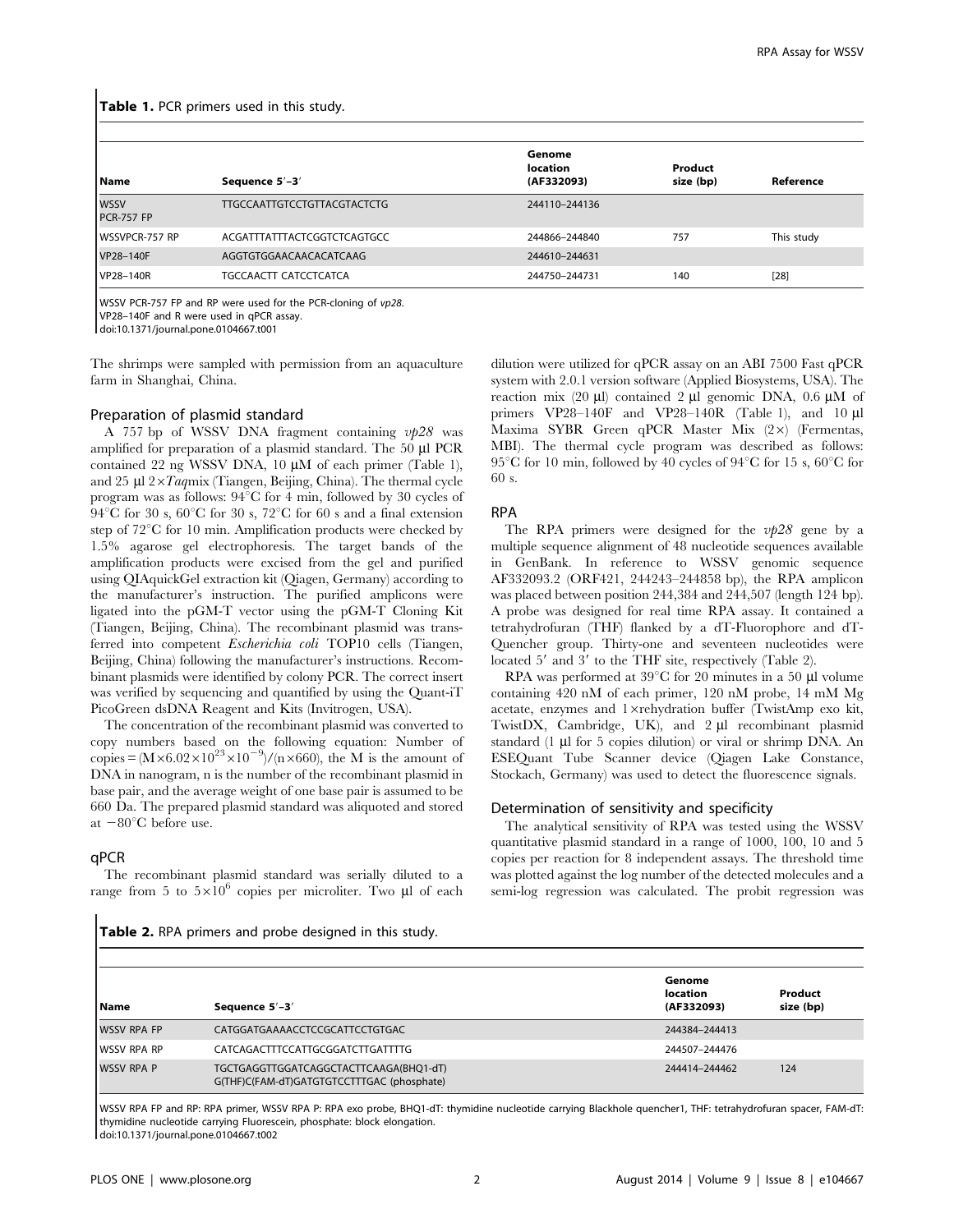

Figure 1. (A) Amplification curve of qPCR showing 10-fold serial dilution of the WSSV DNA standard plasmids (10<sup>7</sup> to 10 copies per reaction). (B) Amplification curve of real time RPA showing a dilution ranges of 10<sup>3</sup>, 10<sup>2</sup>, 10, 5 molecules of the WSSV DNA standard plasmids (Graph generated by ESEquant tubescanner software). NC refers to negative control. doi:10.1371/journal.pone.0104667.g001

calculated using the IBM SPSS Statistics 20.0 (IBM, New York, USA).

The specificity of the WSSV RPA assay was tested by using the genomic DNA extracted from the white leg shrimp (Litopenaeus vannamei), giant black tiger prawn (Penaeus monodon), Chinese mitten crab (Eriocheir sinensis), human, IHHNV, and PmNV.

#### Detection of shrimp samples

Forty-four shrimp samples with or without WSSV infection were used to test the performance of the RPA and qPCR assays. DNA extraction was performed by using the TIANamp Marine Animals DNA Kit (Tiangen, Beijing, China). The assays were carried out as described above.

## Statistic analysis

Values were represented as the mean with standard deviation (SD). Statistical analysis was performed using the IBM SPSS Statistics 20.0 (IBM, New York, USA).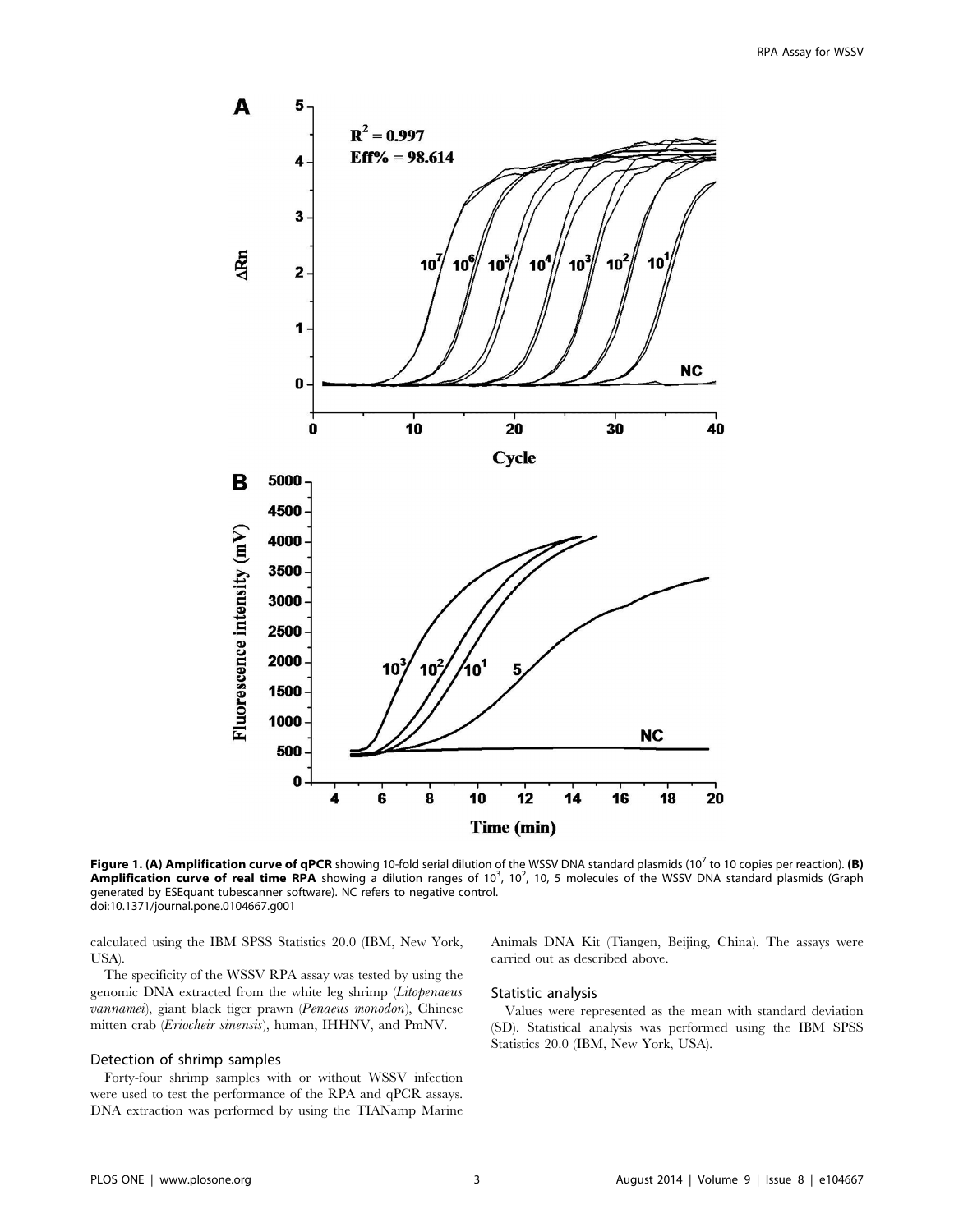

Figure 2. (A) The reproducibility of WSSV qPCR assay ( $C_T$  values were represented as the mean  $\pm$  standard deviation (SD)). Standard regression line was generated based on two data sets. (B) The reproducibility of WSSV real-time RPA assay (Threshold time was represented as the mean  $\pm$  standard deviation (SD)). Standard regression line was generated based on eight data sets. doi:10.1371/journal.pone.0104667.g002

## Results

## qPCR sensitivity

The qPCR assay revealed a high amplification efficiency (Eff% = 98.464) as well as a strong linear correlation  $(R^2 = 0.9973)$  between the threshold cycles (Ct) of the plasmid standards ranging from  $1.0 \times 10^7$  to  $1.0 \times 10^1$  copies (Figs.1 and 2). The highest detection sensitivity of the qPCR was 10 molecules. Two independent repeats confirmed the reproducibility of the performance of the qPCR (Figs.1 and 2). Negative controls did not show any amplification signals for each run (Fig. 1).

#### RPA sensitivity, rapidity and reliability

To ascertain the detection limit, the RPA assay was firstly performed using the prepared plasmid standard of  $10^7$  to 10 copies. The high concentration  $(10^7 - 10^5 \text{ copies/}\mu\text{I})$  of standards showed extremely high amplification signals in just 3–4 min of reaction (data not show). Accordingly, it was unnecessary to include those high concentrations of standard for evaluation of the detection sensitivity of the RPA assay; only the standard concentrations of  $10^3$ ,  $10^2$ , 10, and 5 copies/ $\mu$ l were used as templates in the subsequent RPA assay. As a result, a detection limit of up to 5 copies detected within  $7.12\pm0.50$  min was achieved (Figs. 1 and 2). By applying the data analysis software Origin, the standard deviation of the threshold time values for  $10<sup>3</sup>$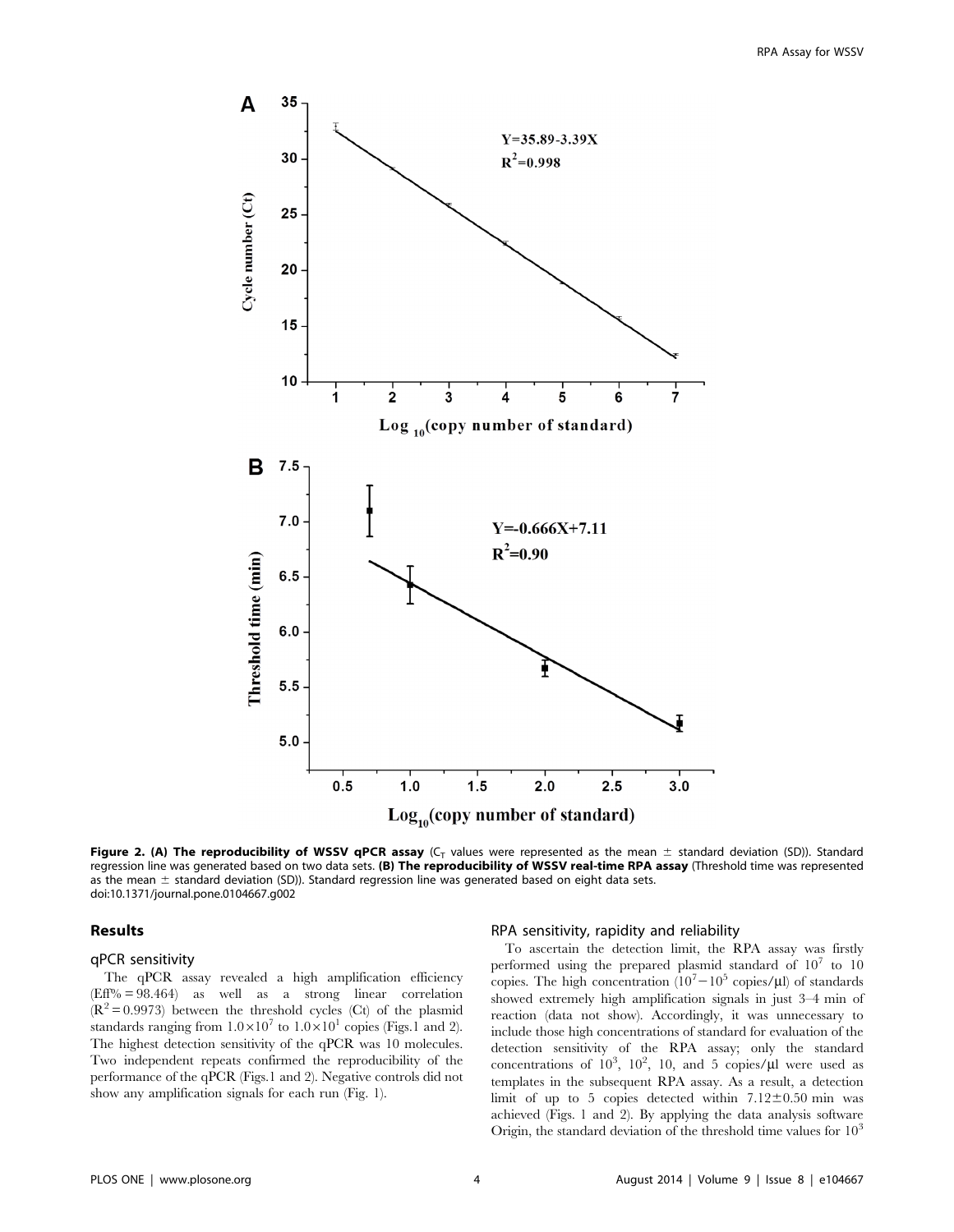

Figure 3. Probit regression of WSSV real-time RPA using the data of 8 runs. (The sensitivity of 10 molecules with 95% reliability by SPSS probit regression analysis). doi:10.1371/journal.pone.0104667.g003

down to 5 copies ranged from 0.11 to 0.50 minutes. The R square value of the standard regression line was 0.90 (Fig. 2). The detection rate of 10 and 5 copies was 87.5% and 75.0%, respectively, as determined by 8 independent experiments. Probit analysis of the reliability of the RPA using the results of 8 independent assays revealed that in 95% of cases a minimum of 10 molecules are detected, and the detection rate ranged from 70 to 99% (Fig. 3).

#### RPA specificity

The specificity of RPA assay was confirmed by cross detection assays using the genomic DNA of the shrimp, crab, human, IHHNV, and PmNV. None of these were amplified.

#### Assay performance on shrimp samples

Ten shrimp individuals were detected originally by using both qPCR and RPA. Eight shrimps were WSSV positive, and two negative (Fig. 4). Both assays showed a similar performance regarding the analytical sensitivity (Fig. 4). As for the RPA assay, the WSSV copy number was between 1000 and 100 for sample 2, between 100 and 10 for sample 4, and less than 10 for sample 1. These results were in agreement with the calculated WSSV copy number of 272 (sample 2), 51 (sample 4) and 7 (sample 1) obtained by using qPCR (Fig. 4). It indicated that RPA was able to detect as few as 10 WSSV particles in the shrimp samples. In addition, the threshold times of samples 2, 4 and 1 were 6.1, 7.0, and 9.0 min in  $RPA$ , respectively; by contrast, the detection  $C_T$  value of the qPCR was approximately 28.9, 31.4 and 34.4, respectively (Fig. 4).

To further confirm the stability of the RPA assay, 34 more shrimp individuals were subject to the detection for the infection of WSSV. In both RPA and qPCR assays, as a result, 22 shrimps were WSSV positive, and 11 negative. Only one sample showed week positive amplification signal in RPA assay, but negative in qPCR. Accordingly, the WSSV-RPA assay turned out to be reliable.

#### Discussion

WSSV is one of the most serious pathogens in the shrimpfarming industry [13–15]. Early and rapid monitoring its infection with high sensitivity represents the most efficient strategy in the control and prevention of the outbreaks of its diseases [8].

#### The limits of other detection methods

Thus far, a variety of methods have been developed to detect WSSV, which can be divided into two groups based on their targeting molecule of protein or DNA. The first group is antibodybased immunological methods, which are generally simple and low-cost detection systems with considerable rapidity [16–21]. However, these detection techniques encounter the problems of both low sensitivity and limited throughput. The other group comprises DNA-based detection methods (Table 3). Conventional PCR is widely used [22,23], which is the powerful method to detect pathogens in different kinds of hosts, such as plants, animals, or humans, in laboratory [24,25]. In spite of its superiority of sensitivity, the natures of PCR, such as the requirement of expensive thermal cycler, time-consuming, laborintensive, especially depending on the classical agarose gel electrophoresis to read amplification results, greatly impede its application in situ. Improved PCR methods developed based on the conventional PCR, including qPCR [26–28], nested PCR [29] and insulated isothermal PCR [30,31], are not feasible for pondside detection either and incur high costs for routine monitoring of WSSV during shrimp cultivation. Although isothermal LAMP [32–34], detects WSSV using a simple heating block, the amplification products are not amenable for quantification. Additionally, the design of appropriate LAMP primers is more complicated than that for PCR and RPA.

## The advantages of RPA compared to qPCR regarding to temperature, sensitivity and reaction time

Recently, Mendoza-Cano and coauthor [28] reported a SYBR green-based qPCR assay for the detection of WSSV, which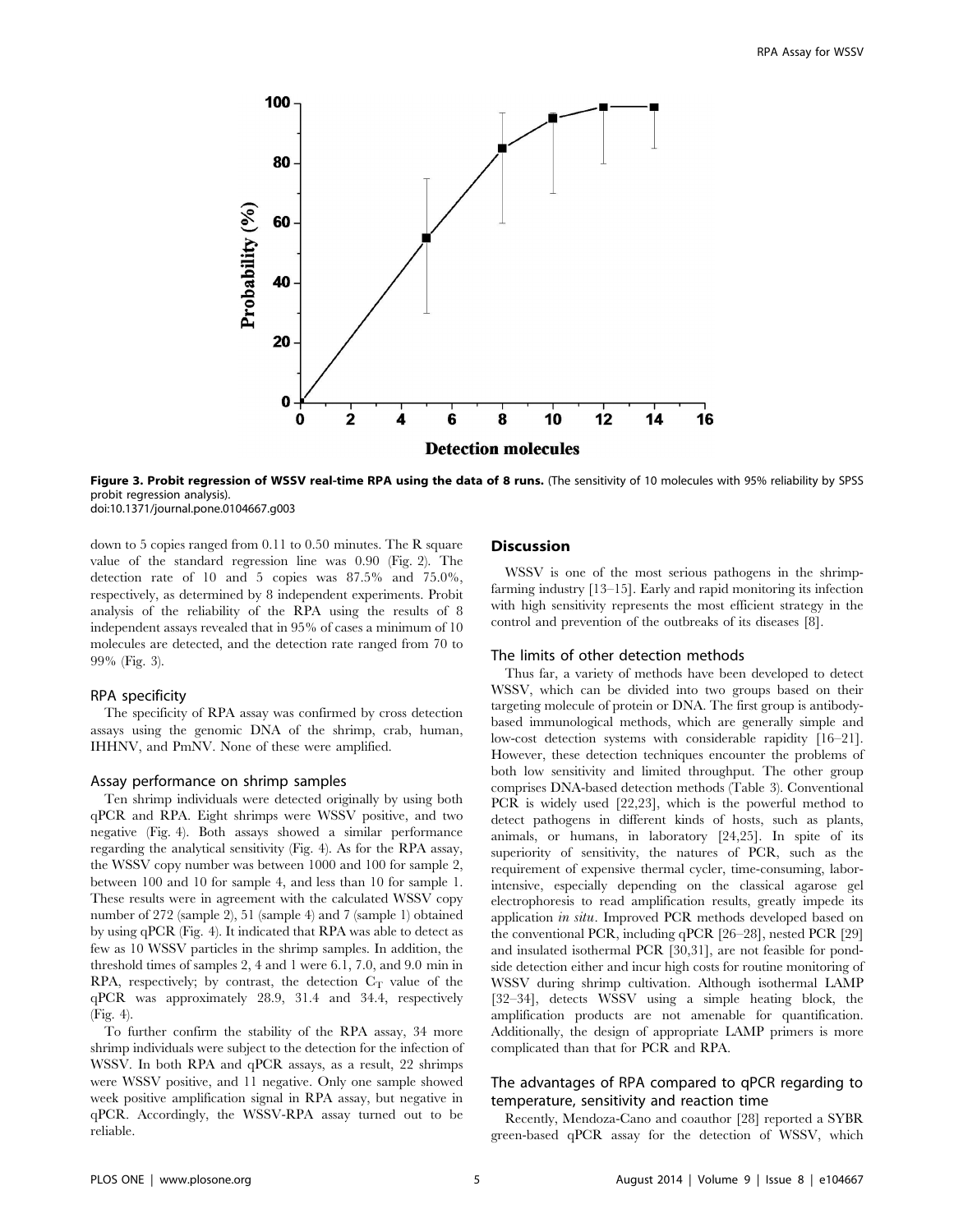

Figure 4. Amplification curve of qPCR (A) and real-time RPA (B)., showing 10-fold serial dilutions of standard plasmids and 4 out of 44 representative shrimp samples. Numbers (10<sup>3</sup> to 10) near black lines:  $v p 28$  copies/reaction, S1-S4 near black lines: 4 representative shrimp samples, NC: negative control.

doi:10.1371/journal.pone.0104667.g004

revealed a high sensitivity of 12 copies per sample. In order to evaluate the RPA assay, we also established this published qPCR assay in this study, which showed a slightly higher sensitivity of 10 copies per reaction compared to that of [28].

As expected, the RPA method established in this study revealed a satisfactory performance for the detecting of shrimp WSSV DNA. The isothermal RPA was performed at  $39^{\circ}$ C, while the twostep thermal cycling qPCR had to be conducted at 94 to  $60^{\circ}$ C. The low and constant reaction temperature of RPA paves the way for simpler devices and for mobile pond-site and point-of-care detection of WSSV.

Besides, the detection limit of RPA is as few as 5 copies of WSSV DNA per reaction, which is comparable to that of qPCR. The reaction time of RPA was less than 10 min; by contrast, approximately 33 cycles (134 minutes) were required in the qPCR assay in order to achieve the similar detection sensitivity as in RPA. Obviously, the RPA assay saves almost 100 min of reaction

time in comparison with the qPCR. This reduction in assay time makes the WSSV-RPA assay a handy tool for monitoring WSSV infection during shrimp cultivation on short notice in a real time strategy.

#### The vp28 as the target gene

Most of the methods for detecting WSSV target  $vpl9$  [35], vp28 [22,26,28], wsv360 [30], ORF191 [32,33] and ORF 36 [36]. Among these genes, the  $\nu/28$  is mostly widely used. VP28 is the most abundant envelope protein in WSSV and plays an essential role in viral attachment during early events of virus infection [37,38]. The  $\nu p28$  gene detection assay appears to bear much higher sensitivity in comparison to the methods targeting other genes (Table 3), and there are plenty of sequences of  $v/28$ gene available in GenBank, which contributes to the design of high-coverage primers and probes. In addition, sequence alignment analysis indicated that  $\nu p28$  is a highly conserved gene in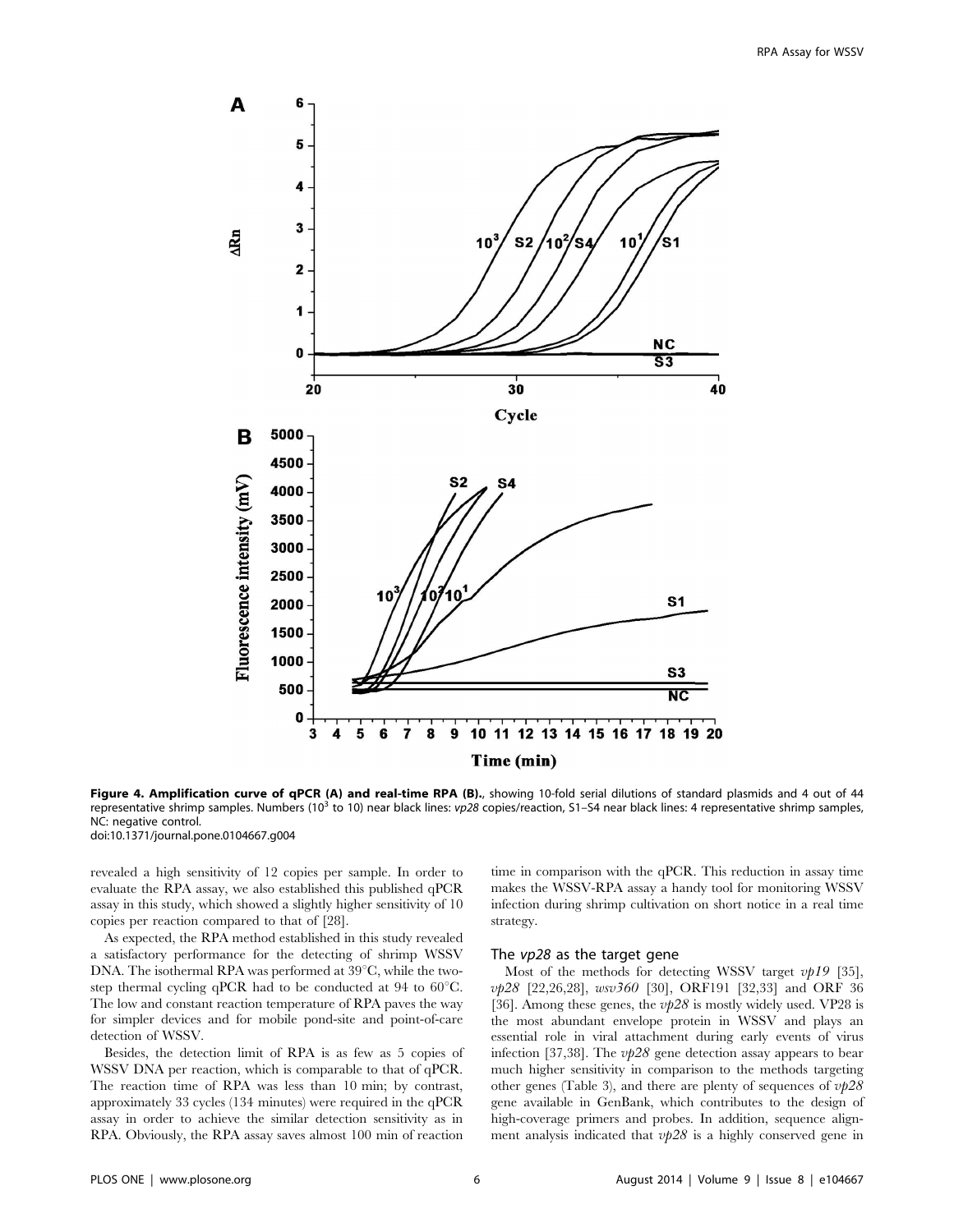Table 3. Performance of various methods used for detecting WSSV DNA.

| Method                                                 | <b>Target gene</b> | <b>Reaction</b><br>temperature (°C) | <b>Reaction time</b><br>$(min/C_T)$ | <b>Sensitivity</b>  | Reference  |
|--------------------------------------------------------|--------------------|-------------------------------------|-------------------------------------|---------------------|------------|
| qPCR (SYBR green)                                      | vp28               | $60 - 94$                           | $C_T = 30$                          | 12 copies/reaction  | $[28]$     |
| qPCR (TaqMan probe)                                    | vp28               | $60 - 94$                           | $C_T = 41$                          | 5.9 copies/reaction | $[26]$     |
| Insulated Isothermal PCR<br>(TaqMan probe)             | wsv360             | 94                                  | 30                                  | 10 copies           | $[30]$     |
| Nest PCR                                               | <b>ORF119</b>      | $54 - 94$                           | 137                                 | $0.015$ pg          | $[29]$     |
| PCR                                                    | vp28               | $60 - 94$                           | 40                                  | $100$ pg            | $[22]$     |
| Real-time LAMP (lateral<br>flow dipstick)              | <b>ORF191</b>      | 65                                  | $50 - 60$                           | 100 copies          | $[32]$     |
| LAMP (fluorescence<br>energy transfer-based<br>probes) | <b>ORF191</b>      | 65                                  | 60                                  | 100 copies          | $[33]$     |
| <b>RPA</b>                                             | vp28               | 39                                  | 7                                   | 5 copies/reaction   | This study |

doi:10.1371/journal.pone.0104667.t003

WSSV (Data not shown). Therefore, the diagnostic methods developed based on  $\nu/28$  is feasible for universal detection of various WSSV isolates.

## The convenience of application of RPA to in situ diagnostics

The commercially available TwistAmp exo kit (TwistDX, Cambridge, UK) contains buffer and reaction mixtures, which include enzymes and nucleotides, all provided in a dried pellets. Just primers, probe, and DNA template need to be added. Again this recommends RPA is a promising technique designed for point-of-care or field diagnoses.

Importantly, it is necessary to point out that the size of the ESEquant Tube Scanner, the reaction signal recording device, is just 17.4 by 18.8 cm with a weight of about 1 kg (including the laptop). It means the Tube Scanner device is significantly light, small and convenient for point of care monitoring [40]. Besides, the Tube Scanner is much cheaper than any of the mobile PCR devices. Therefore, RPA implemented on a tubescanner is a very promising nucleic acid detection method that could easily be applied on shrimp farms at much lower investment than for using mobile qPCR on real time cyclers.

#### References

- 1. King AMQ, Adams MJ, Lefkowitz EJ, Carstens EB (2012) Virus taxonomy: classification and nomenclature of viruses: Ninth Report of the International Committee on Taxonomy of Viruses: Elsevier.
- 2. Lo C-F, Ho C, Peng S, Chen C-H, Hsu H, et al. (1996) White spot syndrome baculovirus (WSBV) detected in cultured and captured shrimp, crabs and other arthropods. Diseases of Aquatic Organisms 27: 215–225.
- 3. Supamattaya K (1998) Experimental transmission of white spot syndrome virus (WSSV) from black tiger shrimp Penaeus monodon to the sand crab Portunus pelagicus, mud crab Scylla serrata and krill Acetes sp. Diseases of Aquatic Organisms 32: 79–85.
- 4. Chen L-L, Lo C-F, Chiu Y-L, Chang C-F, Kou G-H (2000) Natural and experimental infection of white spot syndrome virus (WSSV) in benthic larvae of mud crab Scylla serrata. Diseases of Aquatic Organisms 40: 157–161.
- 5. Chou H, Huang C, Wang C, Chiang H, Lo C (1995) Pathogenicity of a baculovirus infection causing white spot syndrome in cultured penaeid shrimp in Taiwan. Diseases of Aquatic Organisms 23: 165–173.
- 6. Wonteerasupaya C, Vickers JE, Sriurairatana S, Nash GL, Akarajamorn A, et al. (1995) A non-occluded, systemic baculovirus that occurs in cells of ectodermal and mesodermal origin and causes high mortality in the black tiger prawn Penaeus monodon. Diseases of Aquatic Organisms 21: 69–77.
- 7. Inouye K, Miwa S, Oseko N, Nakano H, Kimura T, et al. (1994) Mass mortalities of cultured kuruma shrimp Penaeus japonicus in Japan in 1993: electron microscopic evidence of the causative virus. Fish Pathology 29: 149– 158.

Recently, Lutz and coauthors combined RPA with a foil based microfluidic LabDisc system [39]. This improvement together with the development of automatic sample preparation system could eventually lead to the development of RPA panels or chips for the simultaneous detection of different categories of infectious agents, e.g., syndromic panels of bacteria, and DNA and RNA viruses, in small point of care devices.

In conclusion, with the assistance of the mobile device (ESEquant Tubescanner system), we have developed an extremely efficient and highly sensitive isothermal real time RPA assay for the detection of WSSV. The WSSV real time RPA assay appears to be much more suitable for mobile testing on pond sites. More work, such as validation of specificity and reproducibility, needs to be done to apply the established WSSV-RPA assay to the diagnostics.

#### Author Contributions

Conceived and designed the experiments: SY YW. Performed the experiments: XX YY. Analyzed the data: XX YY YW. Contributed reagents/materials/analysis tools: YP. Contributed to the writing of the manuscript: XX MW YW.

- 8. Sánchez-Paz A (2010) White spot syndrome virus: an overview on an emergent concern. Veterinary Research 41: 43.
- 9. Piepenburg O, Williams CH, Stemple DL, Armes NA (2006) DNA detection using recombination proteins. PLoS Biology 4: e204.
- 10. Euler M, Wang Y, Nentwich O, Piepenburg O, Hufert FT, et al. (2012) Recombinase polymerase amplification assay for rapid detection of Rift Valley fever virus. Journal of Clinical Virology 54: 308–312.
- 11. Euler M, Wang Y, Otto P, Tomaso H, Escudero R, et al. (2012) Recombinase polymerase amplification assay for rapid detection of Francisella tularensis. Journal of Clinical Microbiology 50: 2234–2238.
- 12. Euler M, Wang Y, Heidenreich D, Patel P, Strohmeier O, et al. (2013) Development of a panel of recombinase polymerase amplification assays for detection of biothreat agents. Journal of Clinical Microbiology 51: 1110–1117.
- 13. Flegel TW (2012) Historic emergence, impact and current status of shrimp pathogens in Asia. Journal of Invertebrate Pathology 110: 166–173. 14. Lightner D, Redman R, Pantoja C, Tang K, Noble B, et al. (2012) Historic
- emergence, impact and current status of shrimp pathogens in the Americas. Journal of Invertebrate Pathology 110: 174–183.
- 15. Leu J-H, Yang F, Zhang X, Xu X, Kou G-H, et al. (2009) Whispovirus. Lesser Known Large dsDNA Viruses: Springer. 197–227.
- 16. Chaivisuthangkura P, Tangkhabuanbutra J, Longyant S, Sithigorngul W, Rukpratanporn S, et al. (2004) Monoclonal antibodies against a truncated viral envelope protein (VP28) can detect white spot syndrome virus (WSSV) infections in shrimp. ScienceAsia 30: 359–363.